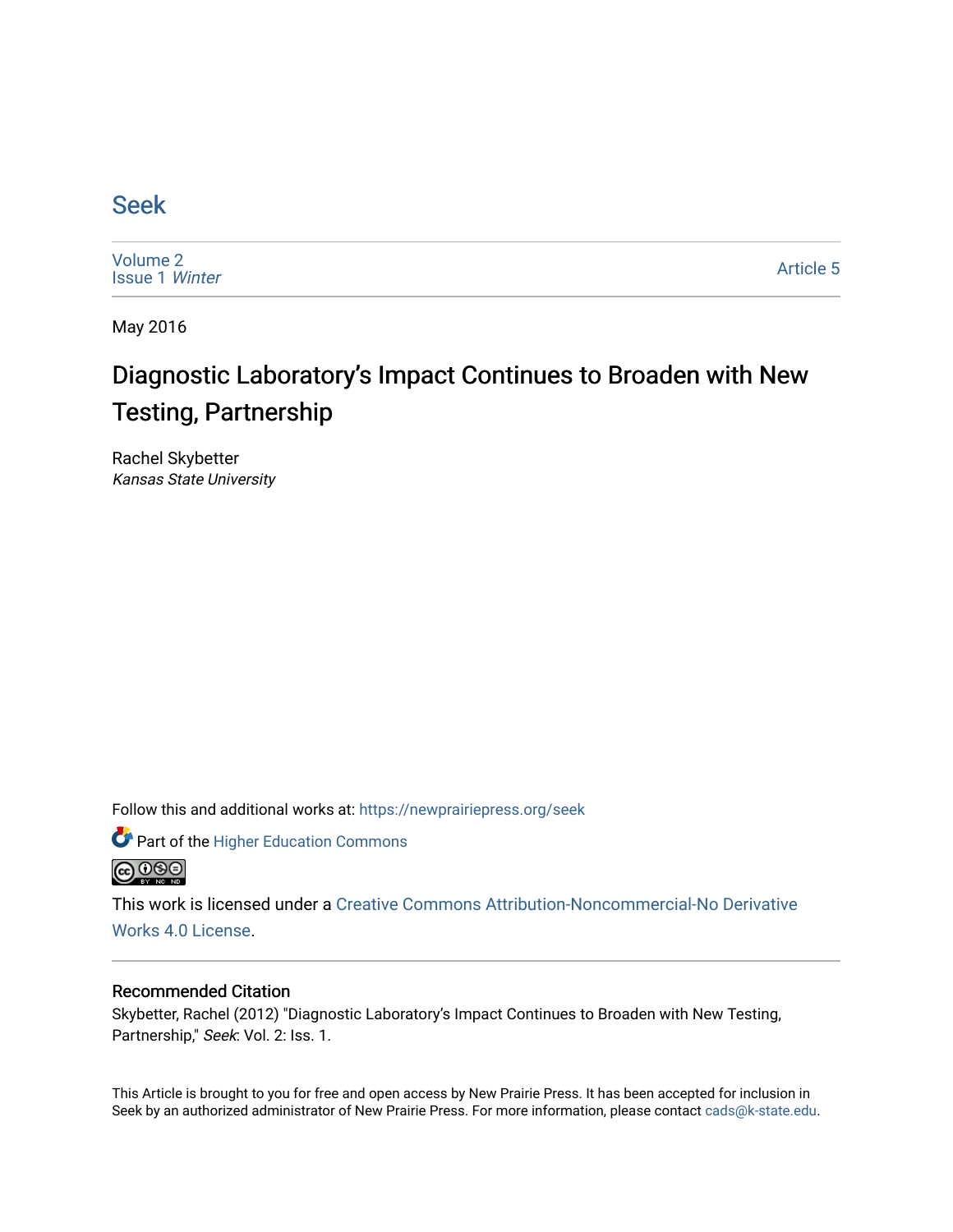

# Diagnostic laboratory's impact continues to broaden with new testing, partnership

For decades, Kansas State University's Veterinary Diagnostic Laboratory has been the go-to regional source for animal testing and diagnoses, and a national center for rabies serological testing. With recent developments it's likely to remain so for decades more.

The diagnostic lab, headed by director Gary Anderson, offers a complete range of diagnostic services for all species but primarily focuses on food-producing animals. The lab is constantly working to develop new and better tests for veterinary clients to identify, treat and prevent illness in animals.

During the last 18 months, huge accomplishments in the understanding and detection of Bovine Viral Diarrhea Virus have been made. BVDV is a common endemic disease of cattle that causes respiratory illness and reduced productivity, as well as abortion in pregnant cattle. If left undiagnosed, it can lead to economic strain due to reduced herd fertility and increased disease rates.

"We have some really ground-breaking information about BVDV that is being reported right now, and it's related to how easy it is to transmit the virus between animals," Anderson said. "New technology and tests